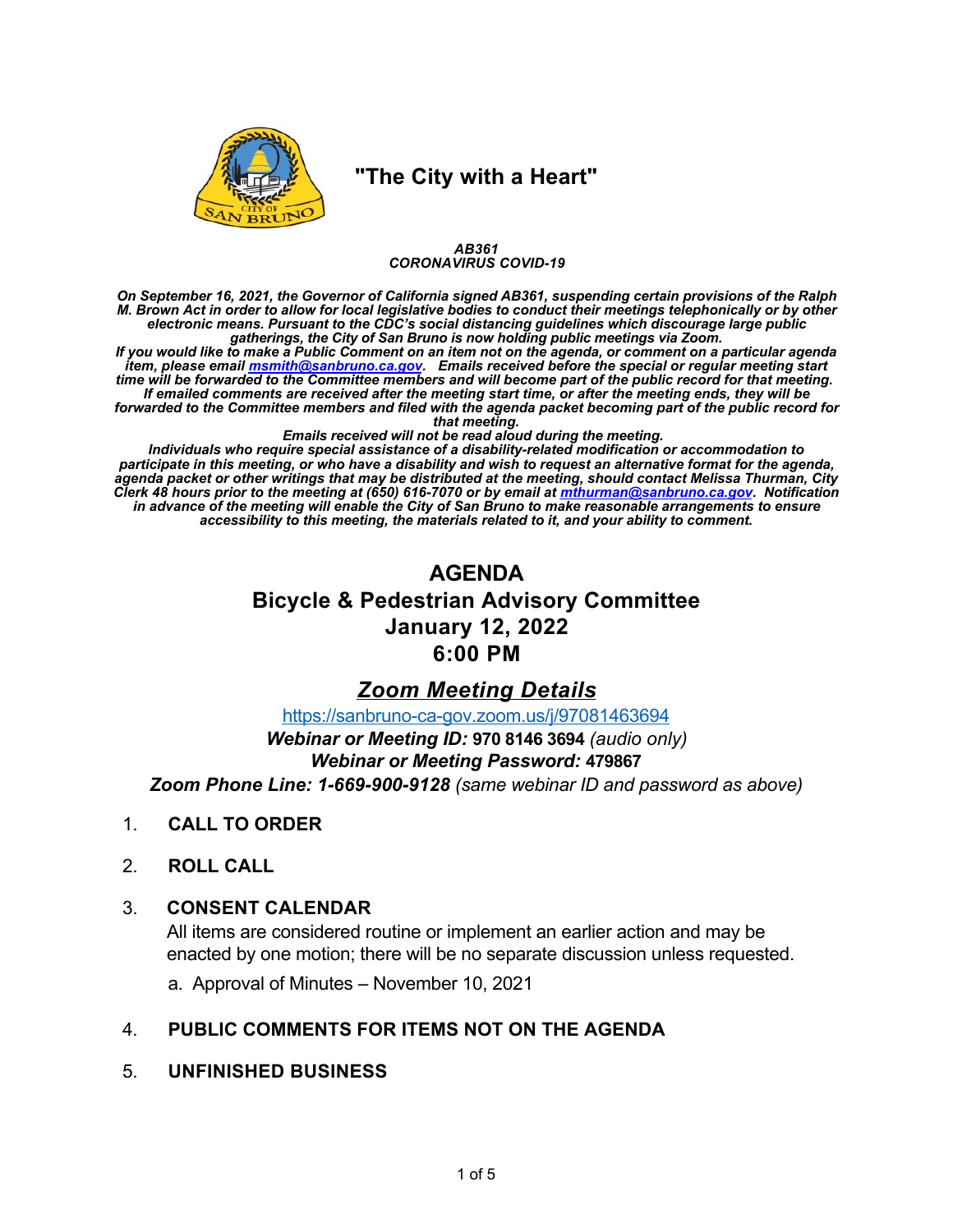a. none

#### 6. **CONDUCT OF BUSINESS**

- a. Update on Crestmoor Canyon debris clearing Gage Schlice, Fire Marshal
- b. Safe Routes to School stakeholder group formation David Wong

#### 7. **COMMENTS FROM STAFF**

- a. Huntington Avenue Cycle track update David Wong
- b. Report out on the November SVBC bike ride in San Bruno Michael Smith

#### 8. **COMMENTS FROM MEMBERS**

- a. Events Cecile Riborozo, Matt Gaines
- b. Walking and Bicycling Safety Outreach David Nigel, Gus Sinks
- c. Public Service Announcement (PSA) Paul Rose, Robert Anicetti
- 9. **ADJOURNMENT** The next Regular Meeting will be held on March 9, 2022 at 6pm.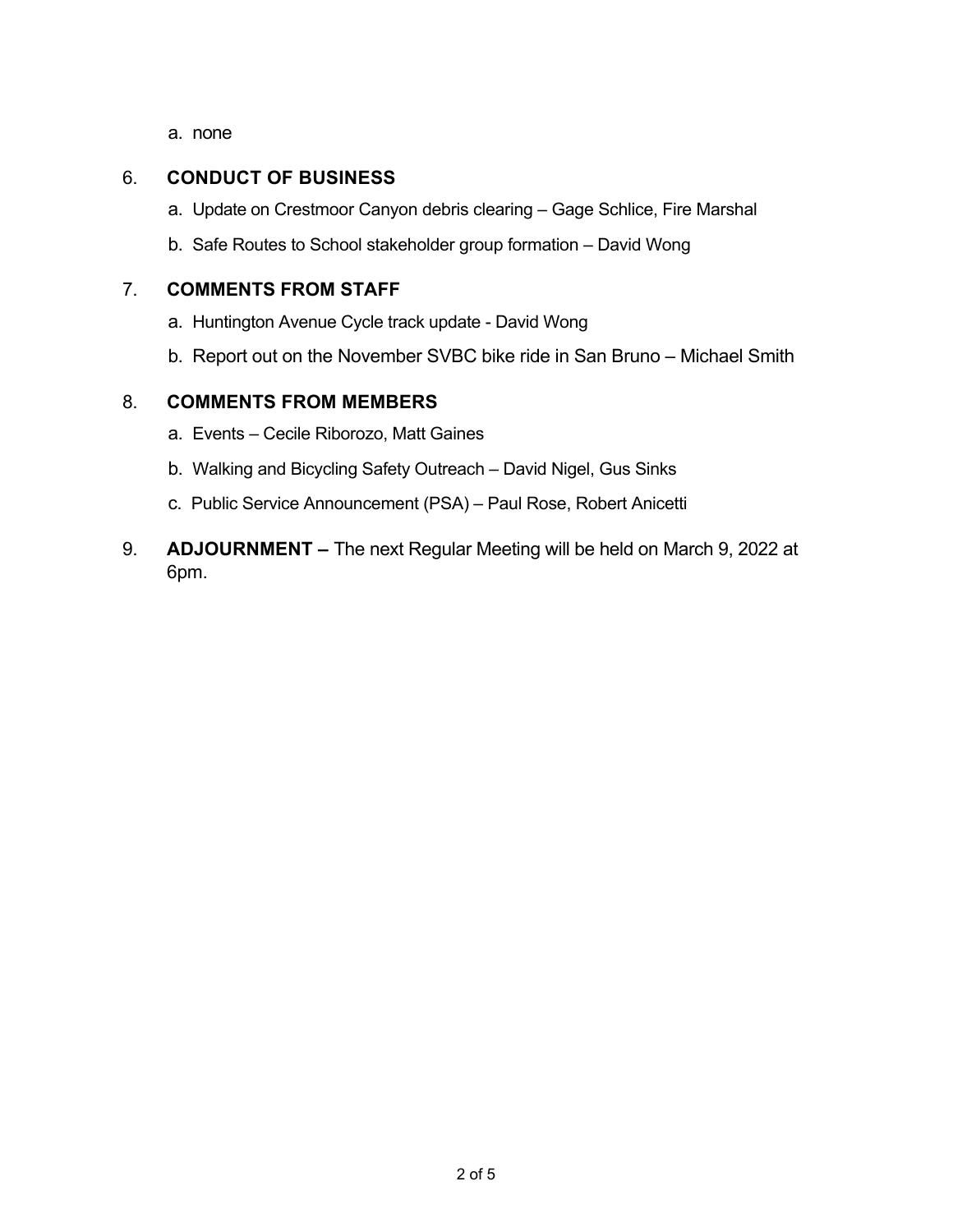"The City with a Heart"



David Nigel (Chair) Paul Rose Cecile Riborozo Gus Sinks (Vice-Chair) Mathew Gaines Robert Anicetti Jules Brouillet David Wong (City staff) Michael Smith (City staff) Michael Laughlin (City Staff)

# **MINUTES Bicycle & Pedestrian Advisory Committee Meeting November 10, 2021 6:00 p.m.**

#### **Meeting location: 567 El Camino Real, Conference Room 115, San Bruno**

#### **1. Call to Order/Roll Call**

DN called meeting to order at 6:02pm

Present: David Nigel – DN Gus Sinks – GS Matt Gaines – MG Paul Rose – PR Cecile Riborozo – CR Robert Anicetti - RA Jules Brouillet - JB

Staff present: David Wong - DW Michael Smith – MS Michael Laughlin - ML

#### **2. Review of November Agenda**

No action.

#### **3. Approval of Minutes – September 8, 2021**

MG moved for approval of the July 14, 2021 meeting minutes, second by CR. 6 ayes – DN, MG, PR, CR, RA, JB. 1 abstention – GS.

#### **4. Public Comment on Matters Not on the Agenda**

DN welcomed new City staff member Michael Laughlin.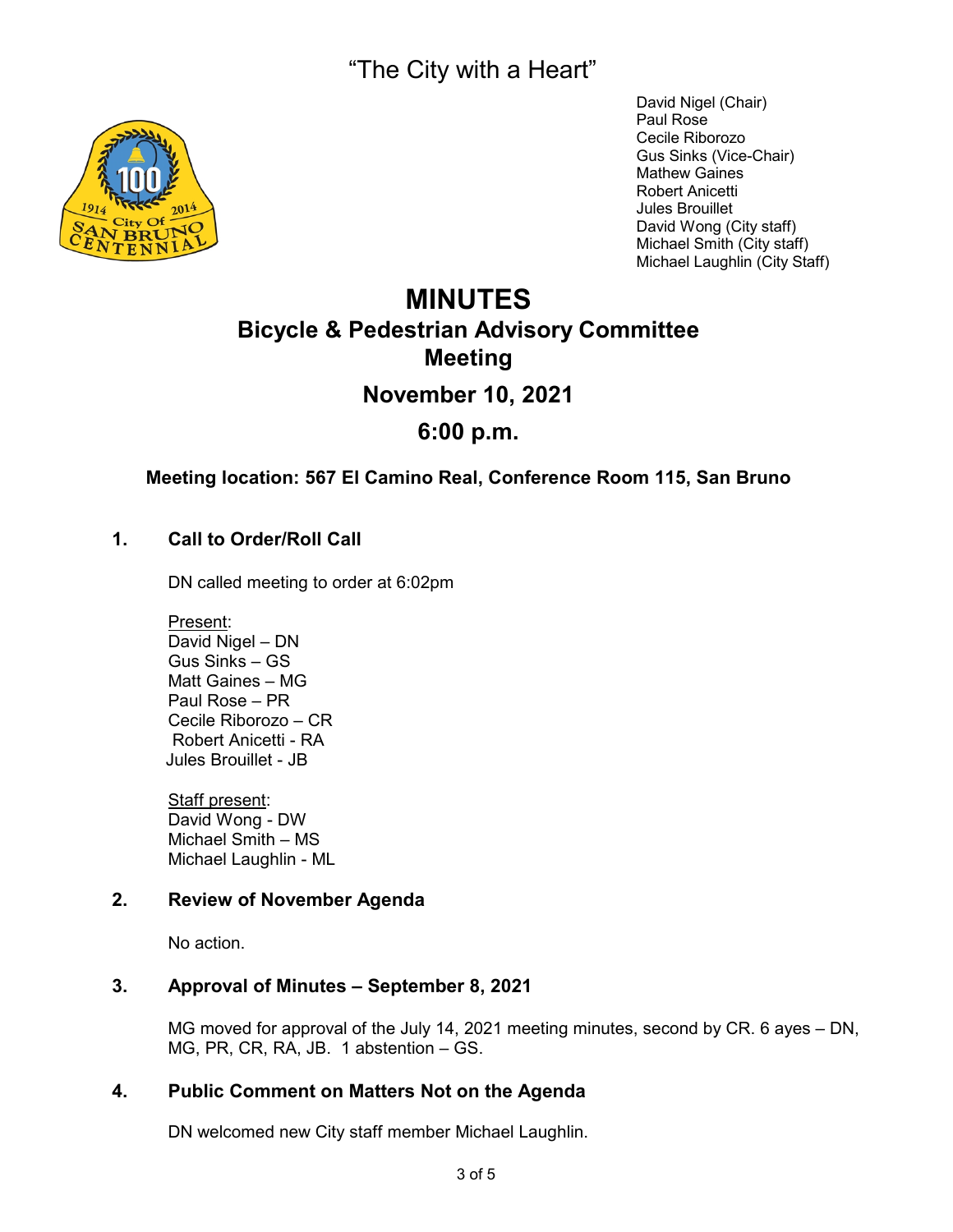#### **5. Announcements –**

- A. Brown Act Training RA and JB received training on this with the City Attorney.
- B. 2020/2021 BPAC Annual Report to Council DN stated the presentation was well received by the Council and public.
- C. BPAC, SVBC, and MidPen bike rides in Ravenswood, Sunnyvale, and Mountain View JB has been working with Safe Routes to School representatives on grant opportunities and events sponsored by other committees.
- D. Viva Calle by the SVBC and City of San Jose JB attended this bike event in San Jose to get ideas for bike events in San Bruno.
- E. Silicon Valley Bicycle Coalition JB
	- i. JB appointed team lead for the North San Mateo County Chapter for better bicycle presence in numerous cities in the county.
	- ii. JB stated next chapter meeting on November 17th at 5pm.
	- iii. JB stated chapter is hosting a bike ride in the morning on Saturday, November  $13<sup>th</sup>$ . MS asked committee members to take photos at these events.

#### **6.** Consent Calendar – none

#### **7. New Business - Election of Officers –** Chair and Vice Chair

DN nominated MG for Vice Chair. Second by GS. All ayes. MG nominated GS for Chair. Second by DN. All ayes.

The Committee thanked DN for his many years of service to the Committee.

#### **8. Unfinished Business – none**

#### **9. Items from Staff**

- A. Local Roadway Safety Plan (LRSP) Stakeholder Group formation DW reviewed the plan to develop a stakeholder group for roadway safety needs in the city and receive grant funding. Two members from the BPAC should be involved. MG and GS agreed to participate.
- B. San Mateo County Office of Education Safe Routes To School Grant update DW stated a grant was received from Caltrans and the project will begin soon.
- C. Introduction of new Planning and Housing Manager (Michael Laughlin) MS
- D. Huntington Avenue Cycle track update DW stated work is progressing on this project.
- E. [Bayhill](https://d4bikehighwaystudy.org/) Specific Plan MS stated the plan was adopted by Council.
- F. [Caltrans Bay Area Bike Highway Study](https://d4bikehighwaystudy.org/) MS stated designs are being presented by Caltrans to local communities.

#### **10. Sub-committee updates**

- A. Review of existing sub-committees and new member recruiting
- B. Events CR, MG none
- C. Walking and Bicycling Safety Outreach DN stated the Walking School Bus should be reviewed.
- D. Public Service Announcement (PSA) PR stated the garbage tote PSA is being shown.

#### **11. Items from Committee Members (and future agenda items)** 4 of 5